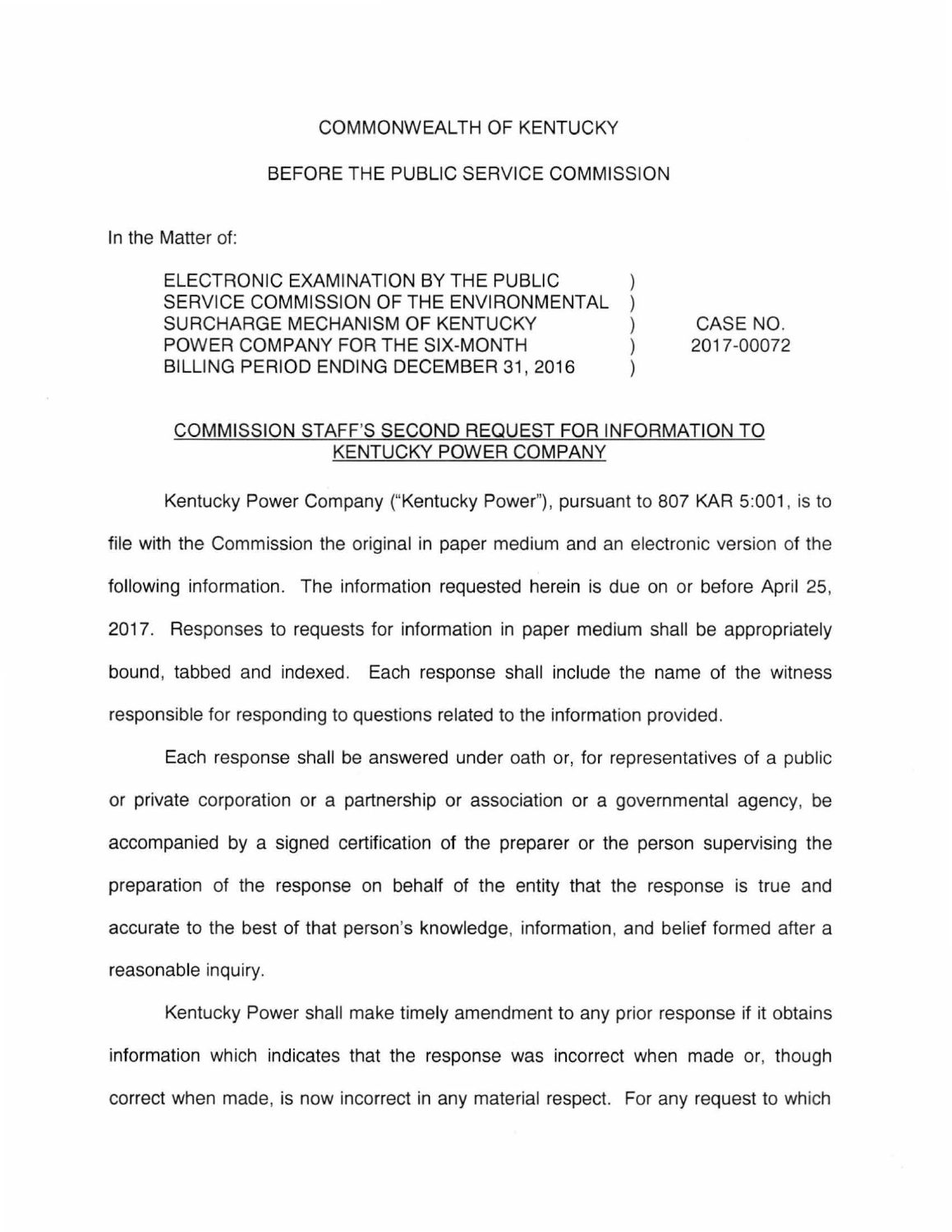Kentucky Power fails or refuses to furnish all or part of the requested information, it shall provide a written explanation of the specific grounds for its failure to completely and precisely respond.

Careful attention shall be given to copied material to ensure that it is legible. When the requested information has been previously provided in this proceeding in the requested format, reference may be made to the specific location of that information in responding to this request. When filing a document containing personal information, Kentucky Power shall, in accordance with 807 KAR 5:001, Section 4(10), encrypt or redact the paper so that personal information cannot be read.

1. Refer to the Direct Testimony of Amy J. Elliott ("Elliott Testimony"), page 3 , and Kentucky Power's response to Commission Staff's First Request for Information ("Staff's First Request"), Item 4.b.-4.f. Provide the calculation of the \$273,107 overrecovery in Excel spreadsheet format with all cells and formulas intact and unprotected.

2. - Refer to the Elliott Testimony, page 3, and Kentucky Power's response to Staff's First Request, Item 4.h. and 4.i.

a. Provide the calculation of the \$131 ,985 over-recovery in Excel spreadsheet format with all cells and formulas intact and unprotected.

b. Explain why this expense is included in MonthlyNon-FGDMaintenanceExpense and not MonthlyWVAirEmissionFee.

3. Refer to Kentucky Power's response to Staff's First Request, Item 3, and the August 2016 monthly environmental surcharge report, Form 3.11B. The August 2016 monthly environmental surcharge report shows an addition of 27,936 allowances,

-2- Case No. 2017-00072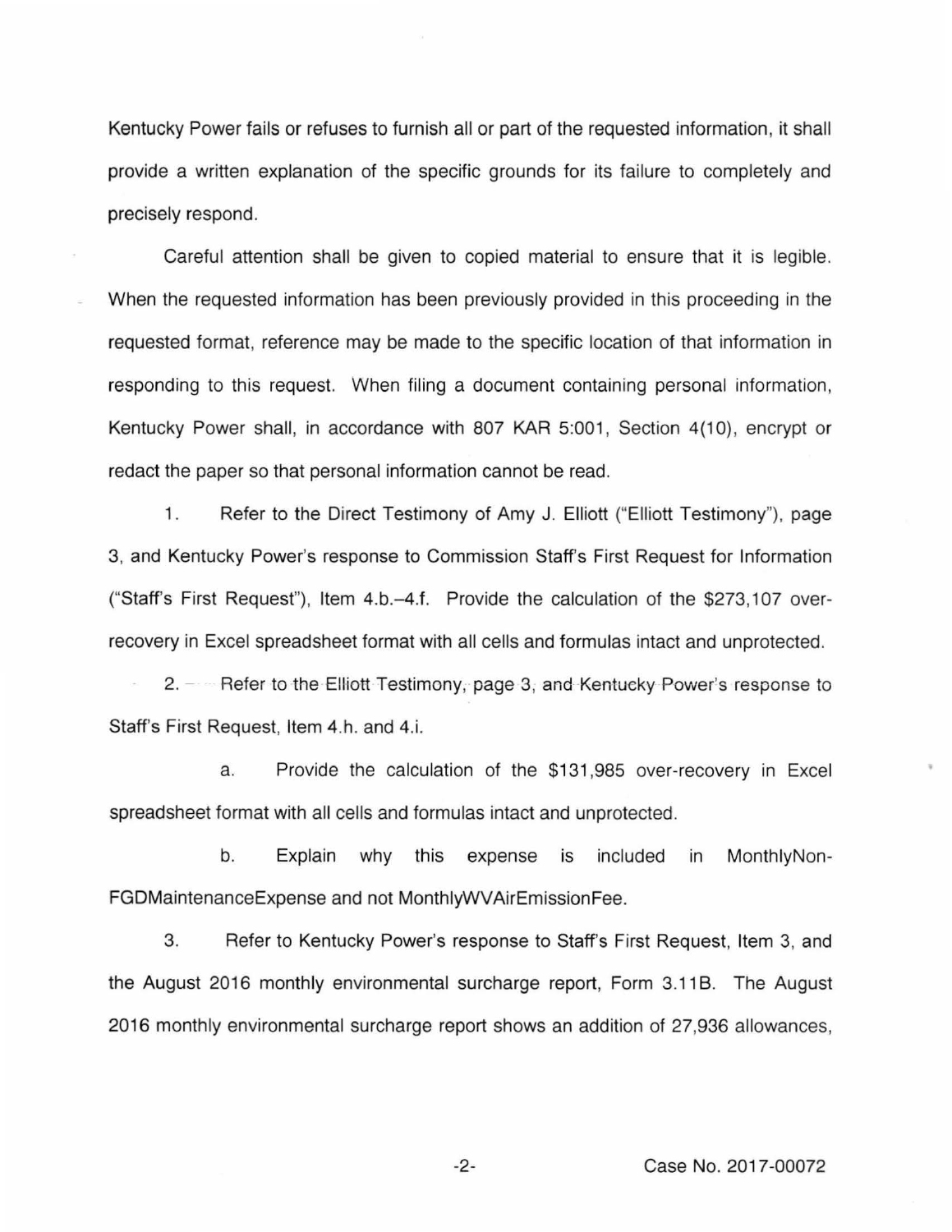but attachment 1 to Item 3 shows zero additions for August 2016. Explain this discrepancy. Provide a corrected Attachment 1 if necessary.

 $\frac{1}{2}$ 

Talina R. **Mathews** Executive Director Public Service Commission P. O. Box 615 Frankfort, Kentucky 40602

DATED **APR** 1·1 **<sup>2117</sup>**

cc: Parties of Record